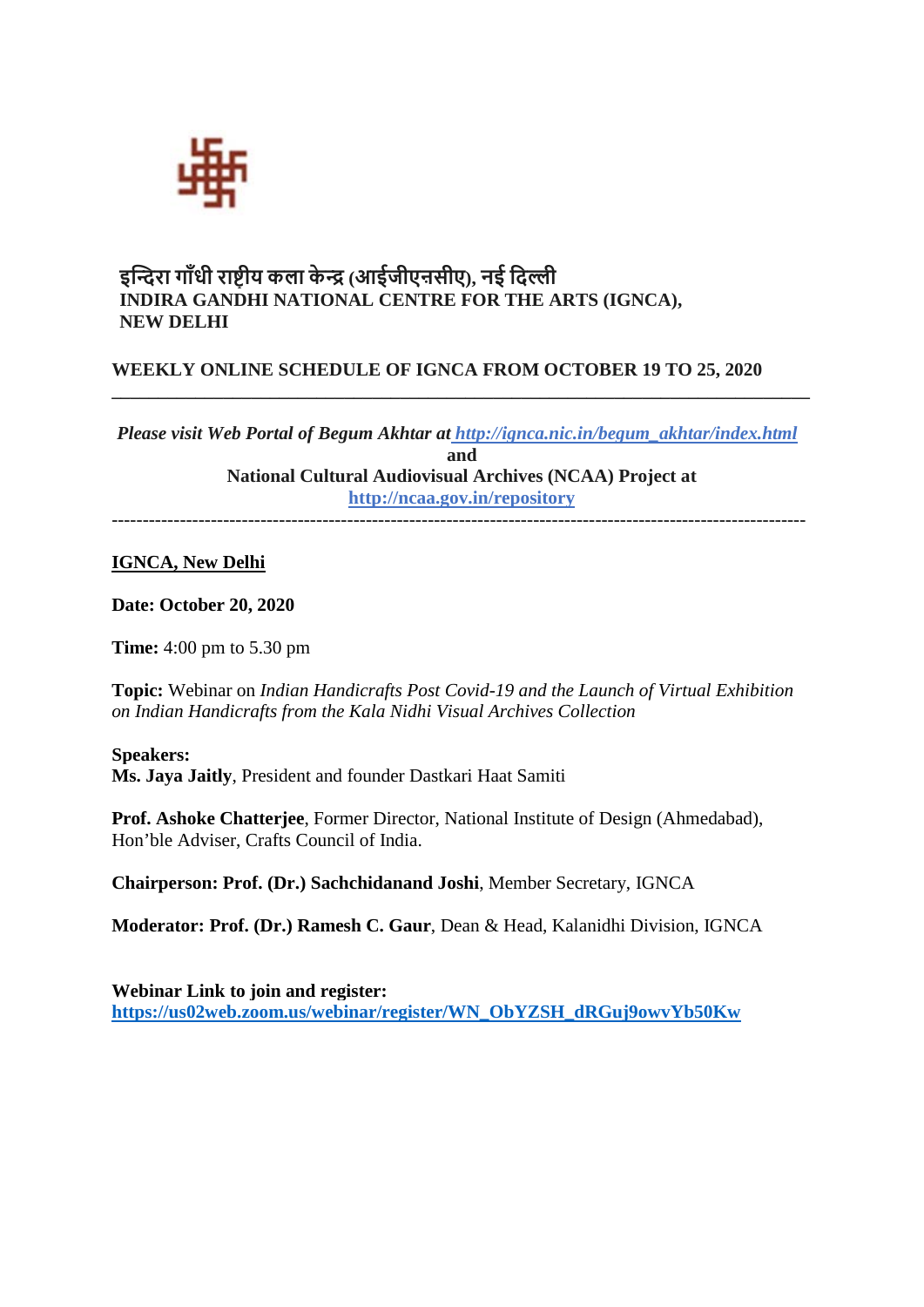**----------------------------------------------------------------------------------------------------------------**

### **Regional Centre, Vadodara**

**Date: October 20, 2020**

**Time:** 12:00 pm – 1:30 pm

**Topic:** Webinar on *Feminine Aesthetics in Art of Western India*

#### **Speakers:**

Dr. Gauri Parimoo Krishnan; Former Centre Director, Indian Heritage Centre, Singapore will speak on *The Power of the Female: Devangana Sculptures in Temple Architecture of Western India.*

Dr. Rita Sodha, Asst. Professor, Department of Art History and Aesthetics, Faculty of Fine Arts, The M.S.U. of Baroda, Vadodara will speak on *Paradigms of Representations: Articulations of 'Nayikas' in Indian Painting.*

Prof. (Dr.) Parul Shah, Former Dean & Head (Dance), Faculty of Performing Arts, The M.S.U. of Baroda, Vadodara will speak on *The Circle of Bhakti and Shakti: Dance Form of Gujarat.*

**Chairperson: Dr. Sachchidanand Joshi**, Member Secretary, IGNCA

**Moderator: Dr. Ayswaria Wariar,** Regional Director, Regional Centre, Vadodara.

**Webinar Link to join and register:**

[https://us02web.zoom.us/webinar/register/WN\\_FNmKr4IMTc28rWwxA5uQDw](https://us02web.zoom.us/webinar/register/WN_FNmKr4IMTc28rWwxA5uQDw)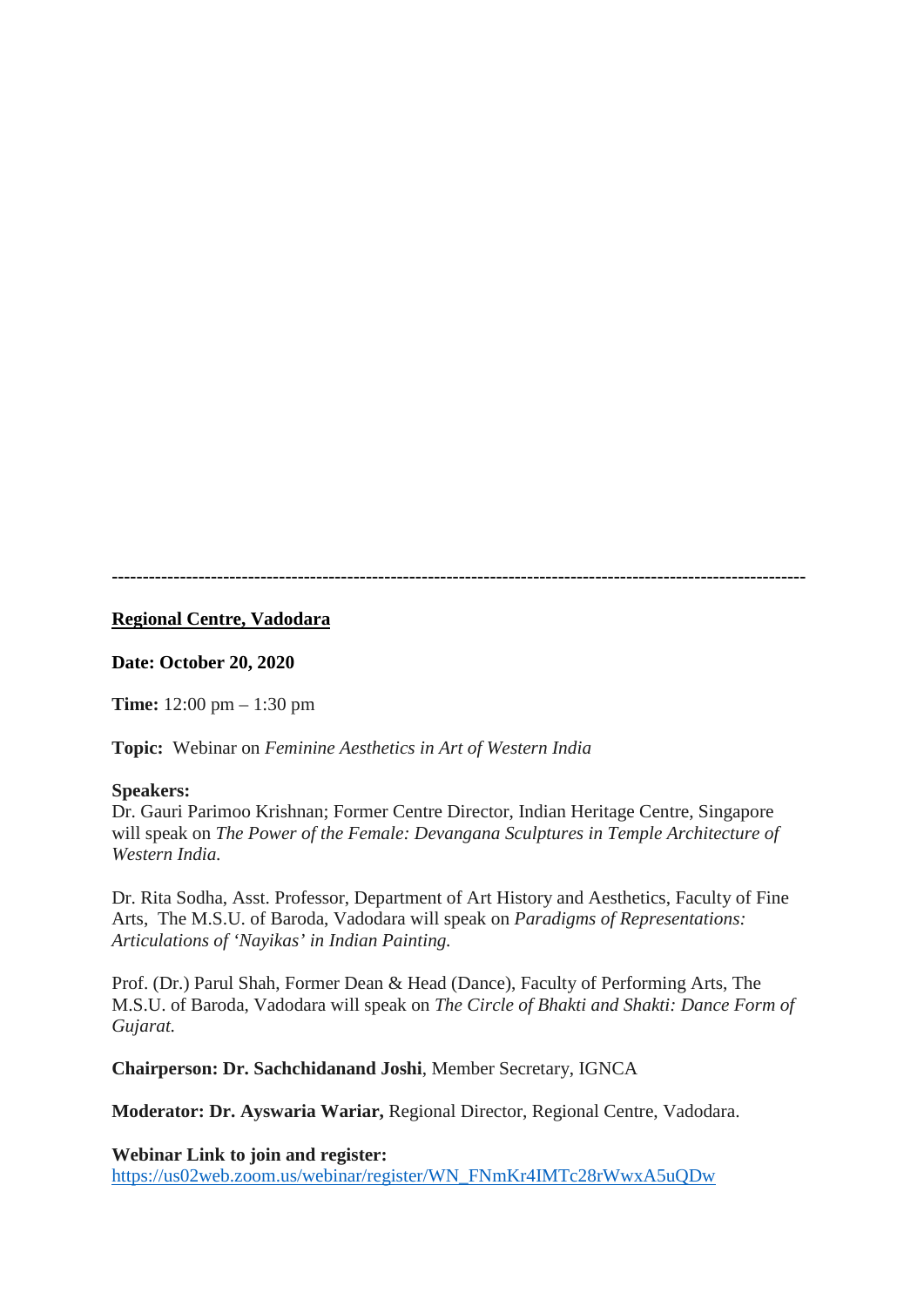*After registering, you will receive a confirmation email containing information about joining the webinar.*

Constitution of India, Article 51 A (f) To value and preserve the rich heritage<br>of our composite culture **Indira Gandhi National Centre for the Arts (IGNCA)** Ministry of Culture, Govt. of India Regional Centre - Vadodara Celebrates Navaratri with a Webinar on **Feminine Aesthetics in Art of Western India** Date: 20th October 2020, Time: 12:00 pm - 1:30 pm **Chairperson** Prof. (Dr) Sachchidanand Joshi, Member Secretary, IGNCA **Speakers** I. Dr.Gauri Parimoo Krishnan, Former Centre Director, Indian Heritage Centre, Singapore "The Power of the Female: Devangana Sculptures in Temple Architecture of Western India" II. Dr.Rita Soda, Asst. Professor, Dept. of Art History and Aesthetics, Faculty of Fine Arts, M.S.U. of Baroda, Vadodara "Paradigms of Representations: Articulations of 'Nayikas' in Indian Painting" III. Prof. (Dr) Parul Shah, Former Dean & Head (Dance), Faculty of Performing Arts, M.S.U. of Baroda, Vadodara "The Circle of Bhakti and Shakti: Dance Form of Gujarat" Moderator Dr.AyswariaWariar, Regional Director, IGNCA, R.C, Vadodara Webinar link to join and register: https://us02web.zoom.us/webinar/register/WN\_FNmKr4IMTc28rWwxA5uQDw Live on Facebook Page of IGNCA Indira Gandhi National Centre for the Arts

This Webinar aims to discuss the Aesthetics of Feminine Energy, as reflected in the three art forms of Sculpture, Painting and Dance, of Western India.

igncavrc@gmail.com, www.ignca.gov.in, fbignca, instaignca\_delhi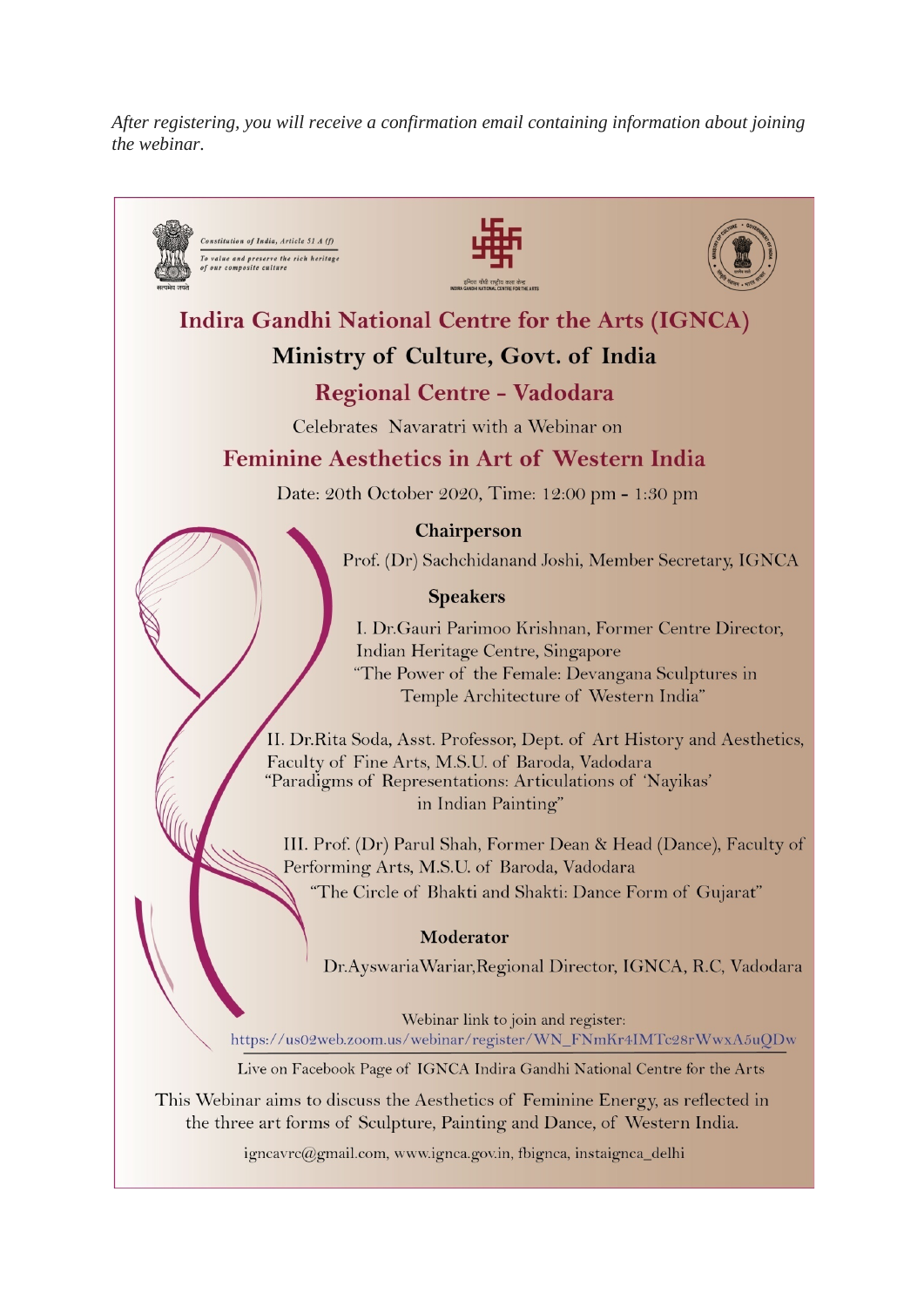**----------------------------------------------------------------------------------------------------------------**

#### **Regional Centre, Thrissur**

**Date: September 23, 2020**

**Time:** 11:00 am – 11:30 am

**Topic:** Online Lecture on *Significance of Navaratri Festival in Kerala*

**Speakers:**

**Dr. K.S. Radhakrishnan**, Former Chairman Kerala Public Service Commission & Former Vice Chancellor Sree Sankaracharya University of Sanskrit, Kalady.

*The lecture will be streamed live on Facebook Page of IGNCA on the said date and time.*

**----------------------------------------------------------------------------------------------------------------**

### **Regional Centre, Thrissur**

**Date: October 23, 2020**

**Time:** 11:30 am – 1:00 pm

**Topic:** Online *Violin Concert*

**Artist: Vidwan Shri C.S.Anuroop** on 'Violin'

**Accompanists: Dr. Palakkad K. Jayakrishnan** on 'Mridangam' and **Oorakam Ramakrishnan** on 'Ghatom'.

*The concert will be streamed live on Facebook Page of IGNCA on the said date and time.*

*-----------------------------------------------------------------------------------------------------*

Regional Centre, Thrissur is collaborating with South Zone Cultural Centre (SZCC), Thanjavur for *Navarathri Music Festival*, which will be available on [www.facebook.com/szcc1986](http://www.facebook.com/szcc1986) from October 17 to 27, 2020 every day from 5:00 pm to 6:30 pm.

Details are as follows:

| <b>Date</b>                | Artist                       | <b>Programme</b> |
|----------------------------|------------------------------|------------------|
| <b>October</b><br>17, 2020 | <b>Smt. Nisha Ponni</b>      | Veena recital    |
| October<br>18, 2020        | Sri Moozhikulam Harikrishnan | Vocal recital    |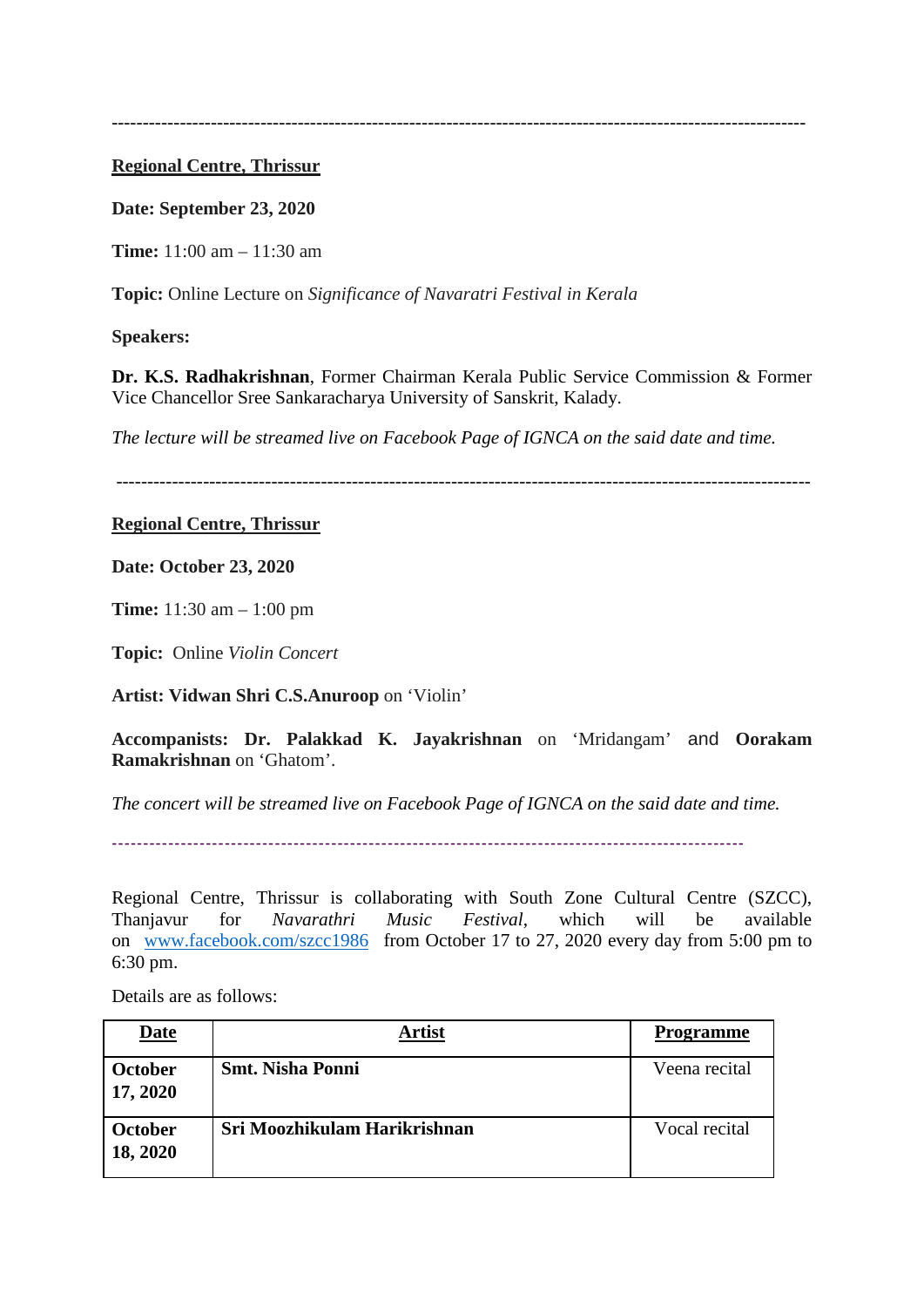| <b>October</b><br>19, 2020 | Dr. Priyadarsini Sunil                                  | Vocal recital      |
|----------------------------|---------------------------------------------------------|--------------------|
| <b>October</b><br>20, 2020 | <b>Sri.Padmesh Parasuraman</b>                          | Flute recital      |
| <b>October</b><br>21, 2020 | Sri. Champakkara Vijishkumar                            | Vocal recital      |
| <b>October</b><br>22, 2020 | Dr. Mahita Varma                                        | Vocal recital      |
| <b>October</b><br>23, 2020 | Sri Thushar Muraleekrishna                              | Vocal recital      |
| <b>October</b><br>24, 2020 | <b>Smt.Jayashree Rajeev</b>                             | Vocal recital      |
| October<br>25, 2020        | Sri Thiruvizha Sivanandan & Thiruvizha Viju S.<br>Anand | <b>Violin Duet</b> |
| <b>October</b><br>26, 2020 | <b>Smt. N.J. Nandini</b>                                | Vocal recital      |
| <b>October</b><br>27, 2020 | Sri V. Soundararajan                                    | Veena recital      |

**IGNCA is conducting Short - Term Certificate Courses (Online Mode)**

**Research Methodology Research Publication Ethics Folklore and Intangible Cultural Heritage Cultural Marketing**

**To enroll for the courses, kindly contact: Phone No.: 011-23388241 Email: [osdignca@gmail.com](mailto:osdignca@gmail.com)**

**---------------------------------------------------------------------------------------------------------------**

----------------------------------------------------------------------------------------------------------------

**To join our online programmes, kindly click on the link mentioned below:**

**Social Media Handle / Link:***<https://www.facebook.com/IGNCA/>*

**Mail id to contact:** *outreach.ignca@gmail.com*